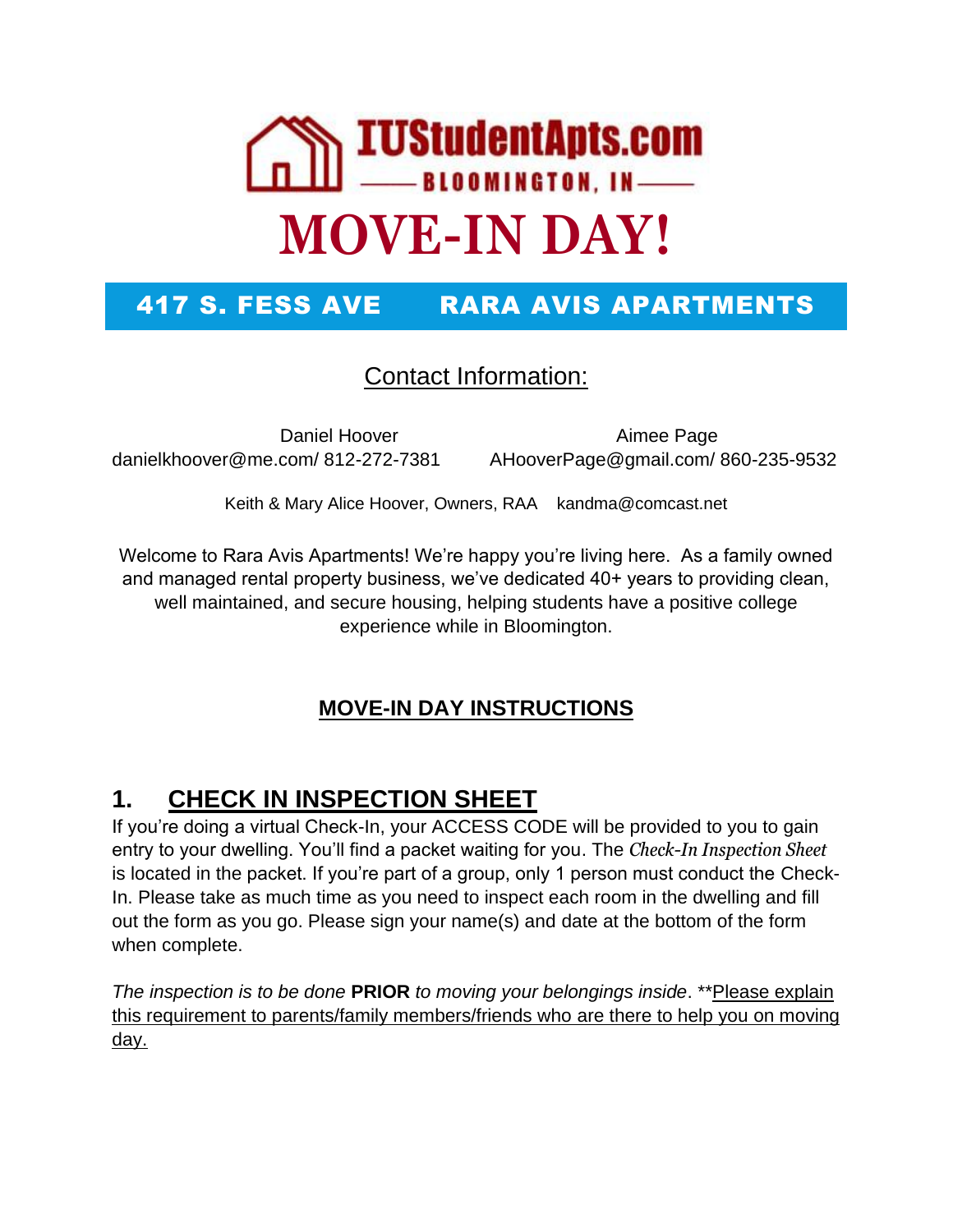Joint check-ins are required by the City of Bloomington. Virtual Check-Ins will be conducted over FaceTime or Zoom. We may shoot video of the unit prior to your move in day. We encourage you to also take video of the condition of the unit when you check in, prior to moving furniture inside.

# **2. TENANTS RIGHTS AND RESPONSIBILITIES FORM**

The City of Bloomington requires signatures on the *Tenants Rights and Responsibilities Form*, located in the packet. Please read the form, sign and date where indicated, and return to the envelope. All tenants are required to sign this form by the City. Please ensure that you sign it upon arrival and return it to the packet.

## **3. SMOKE DETECTOR FORM**

The City of Bloomington provides a *Smoke Detector Compliance Form*, located in the packet. Please read the form, sign and date where indicated, and return to the envelope. All tenants are required to sign this form by the City. Please ensure that you sign it upon arrival and return it to the packet.

# **4. ADDITIONAL ITEMS FORM**

There is an *Additional Items Form* in the packet listing items that are being provided to you upon move-in. (if applicable to your unit) Tenants are responsible for replacing these items for the next group of tenants upon move out. Please ensure that you sign it upon arrival and return it to the packet.

## **5. CLEANING and REPAIR FORM**

The last page to sign is a *Cleaning and Repair Form* in your packet. Please read thoroughly and sign.

# **6. PARENT GUARANTEES AND INSURANCE FORMS**

If you have yet to submit your Parent Guarantee and Insurance Forms, please place them in the packet now, or send electronically.

# **7. KEYS**

Access Codes allow you to use a keyless entry to your dwelling. If applicable, additional entry keys will be left for each tenant. Individual Bedroom keys are labeled and conveniently left in bedroom doorknobs.